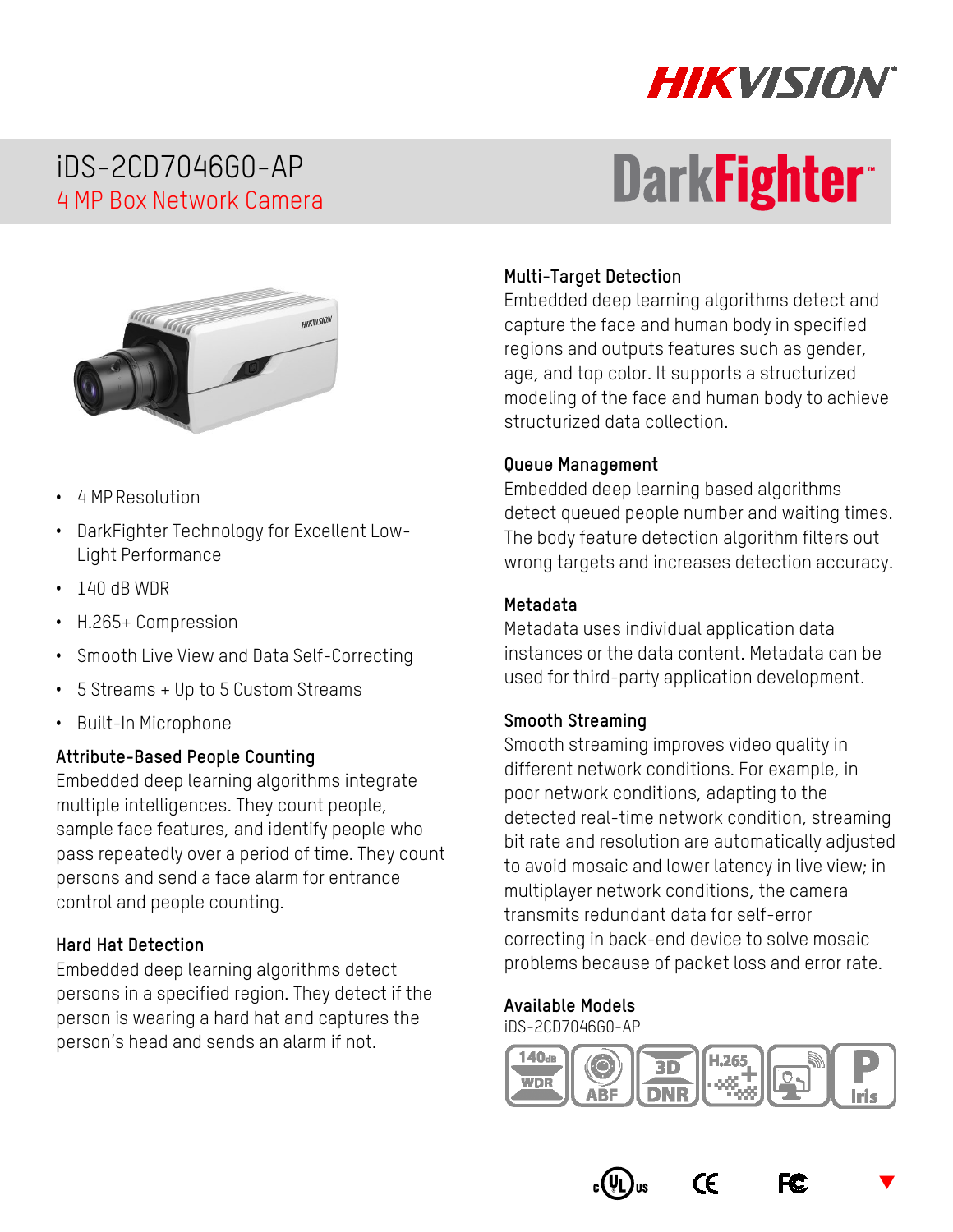## **Specifications**

|                             | iDS-2CD7046G0-AP                                                                                                                                                                                        |  |  |
|-----------------------------|---------------------------------------------------------------------------------------------------------------------------------------------------------------------------------------------------------|--|--|
| Camera                      |                                                                                                                                                                                                         |  |  |
| Image Sensor                | 1/1.8" progressive scan CMOS                                                                                                                                                                            |  |  |
|                             | Color: 0.001 lux @ $(f/1.2,$ AGC on); B/W: 0.0003 lux @ $(f/1.2,$ AGC on)                                                                                                                               |  |  |
| Minimum Illumination*       | *These are reference values based on a lens with an $f/1.2$ aperture; actual values will depend on the lens used                                                                                        |  |  |
| Shutter Speed               | $1$ s to $1/100,000$ s                                                                                                                                                                                  |  |  |
| Slow Shutter Yes            |                                                                                                                                                                                                         |  |  |
|                             | $P/N$ $P/N3$                                                                                                                                                                                            |  |  |
| Wide Dynamic Range          | 140dB                                                                                                                                                                                                   |  |  |
|                             | Day/Night IR cut filter                                                                                                                                                                                 |  |  |
| Flash Memory 8 GB           |                                                                                                                                                                                                         |  |  |
|                             | RAM 2 GB                                                                                                                                                                                                |  |  |
| Lens                        | Lens Mount DC drive, CS mount                                                                                                                                                                           |  |  |
| Lens                        | Not included                                                                                                                                                                                            |  |  |
| <b>ABF</b>                  | Supported (based on lens used)                                                                                                                                                                          |  |  |
| $P-Iris$                    | Supported (based on lens used)                                                                                                                                                                          |  |  |
| Video                       |                                                                                                                                                                                                         |  |  |
| Maximum Resolution          | $2680 \times 1520$                                                                                                                                                                                      |  |  |
| Main Stream                 | 50 Hz: 25 fps (2680 × 1520, 2560 × 1440, 1920 × 1080, 1280 × 720)                                                                                                                                       |  |  |
|                             | 60 Hz: 60 fps (2680 × 1520, 2560 × 1440, 1920 × 1080, 1280 × 720)                                                                                                                                       |  |  |
| Sub-Stream                  | 50 Hz: 25 fps (704 × 576, 640 × 480)                                                                                                                                                                    |  |  |
|                             | 60 Hz: 30 fps (704 × 480, 640 × 480)                                                                                                                                                                    |  |  |
| Third Stream                | 50 Hz: 25 fps (1920 × 1080, 1280 × 720, 704 × 576, 640 × 480)                                                                                                                                           |  |  |
|                             | 60 Hz: 30 fps (1920 × 1080, 1280 × 720, 704 × 480, 640 × 480)<br>50 Hz: 25 fps (1920 × 1080, 1280 × 720, 704 × 576, 640 × 480)                                                                          |  |  |
| Fourth Stream               | 60 Hz: 30 fps (1920 × 1080, 1280 × 720, 704 × 480, 640 × 480)                                                                                                                                           |  |  |
|                             | 50 Hz: 25 fps $(704 \times 576, 640 \times 480)$                                                                                                                                                        |  |  |
| Fifth Stream                | 60 Hz: 30 fps (704 × 480, 640 × 480)                                                                                                                                                                    |  |  |
|                             | 50 Hz: 25 fps (1920 × 1080, 1280 × 720, 704 × 576, 640 × 480)                                                                                                                                           |  |  |
| Custom Stream               | 60 Hz: 30 fps (1920 × 1080, 1280 × 720, 704 × 480, 640 × 480)                                                                                                                                           |  |  |
| Video Compression           | Main stream: H.265+/H.265/H.264+/H.264                                                                                                                                                                  |  |  |
|                             | Sub-stream/third stream/fourth stream/fifth stream/custom stream: H.265/H.264/MJPEG                                                                                                                     |  |  |
| Video Bit Rate              | 32 Kbps to 16 Mbps                                                                                                                                                                                      |  |  |
| H.264 Type                  | Baseline Profile/Main Profile/High Profile                                                                                                                                                              |  |  |
| $H.264+$                    | H.265 Type Main Profile<br>Main stream supports                                                                                                                                                         |  |  |
| $H.265+$                    | Main stream supports                                                                                                                                                                                    |  |  |
| Bit Rate Control            | CBR/VBR                                                                                                                                                                                                 |  |  |
| Stream Type                 | Main stream/sub-stream/third stream/fourth stream/fifth stream/custom stream                                                                                                                            |  |  |
| Scalable Video Coding (SVC) | H.265 and H.264 support                                                                                                                                                                                 |  |  |
| Region of Interest (ROI)    | 4 fixed regions for each stream                                                                                                                                                                         |  |  |
| Audio                       |                                                                                                                                                                                                         |  |  |
| Environment Noise Filtering | Yes                                                                                                                                                                                                     |  |  |
| Audio Sampling Rate         | 8 kHz/16 kHz/32 kHz/44.1 kHz/48 kHz                                                                                                                                                                     |  |  |
| Audio Compression           | G.711/G.722.1/G.726/MP2L2/PCM/MP3                                                                                                                                                                       |  |  |
| Audio Bit Rate              | 64 Kbps (6.711)/16 Kbps (6.722.1)/16 Kbps (6.726)/32-192 Kbps (MP2L2)/32 Kbps(PCM)/8-320 Kbps                                                                                                           |  |  |
| Audio Type                  | (MP3)<br>Mono sound                                                                                                                                                                                     |  |  |
| <b>Network</b>              |                                                                                                                                                                                                         |  |  |
| Simultaneous Live View      | Up to 20 channels                                                                                                                                                                                       |  |  |
| API                         | Open Network Video Interface (PROFILE S, PROFILE G, PROFILE T), ISAPI, SDK, ISUP                                                                                                                        |  |  |
| Protocols                   | TCP/IP, ICMP, HTTP, HTTPS, FTP, SFTP, SRTP, DHCP, DNS, DDNS, RTP, RTSP, RTCP, PPPoE, NTP,UPnP, SMTP,                                                                                                    |  |  |
|                             | SNMP, IGMP, 802.1x, QoS, IPv6, UDP, Bonjour, SSL/TLS                                                                                                                                                    |  |  |
| Smooth Streaming            | Yes                                                                                                                                                                                                     |  |  |
| User/Host                   | Up to 32 users. 3 user levels: administrator, operator, and user                                                                                                                                        |  |  |
|                             | Password protection, complicated password, HTTPS encryption, 802.1x authentication (EAP-TLS, EAP-<br>LEAP, EAP-MD5), watermark, IP address filter, basic and digest authentication for HTTP/HTTPS, WSSE |  |  |
| Security                    | and digest authentication for Open Network Video Interface, RTP/RTSP OVER HTTPS, Control Timeout                                                                                                        |  |  |
|                             | Settings, Security Audit Log, TLS 1.2                                                                                                                                                                   |  |  |
|                             | MicroSD/SDHC/SDXC card (256 GB) local storage, NAS (NFS, SMB/CIFS), auto network replenishment                                                                                                          |  |  |
| Network Storage             | (ANR), together with high-end Hikvision memory card, memory card encryption and health detection                                                                                                        |  |  |
| Client                      | iVMS-4200, Hik-Connect, HikCentral                                                                                                                                                                      |  |  |
|                             | Plug-in required live view: IE8+                                                                                                                                                                        |  |  |
| Web Browser                 | Plug-in free live view: Chrome 57.0+, Firefox 52.0+, Safari 11+                                                                                                                                         |  |  |
|                             | Local service: Chrome 41.0+, Firefox 30.0+                                                                                                                                                              |  |  |

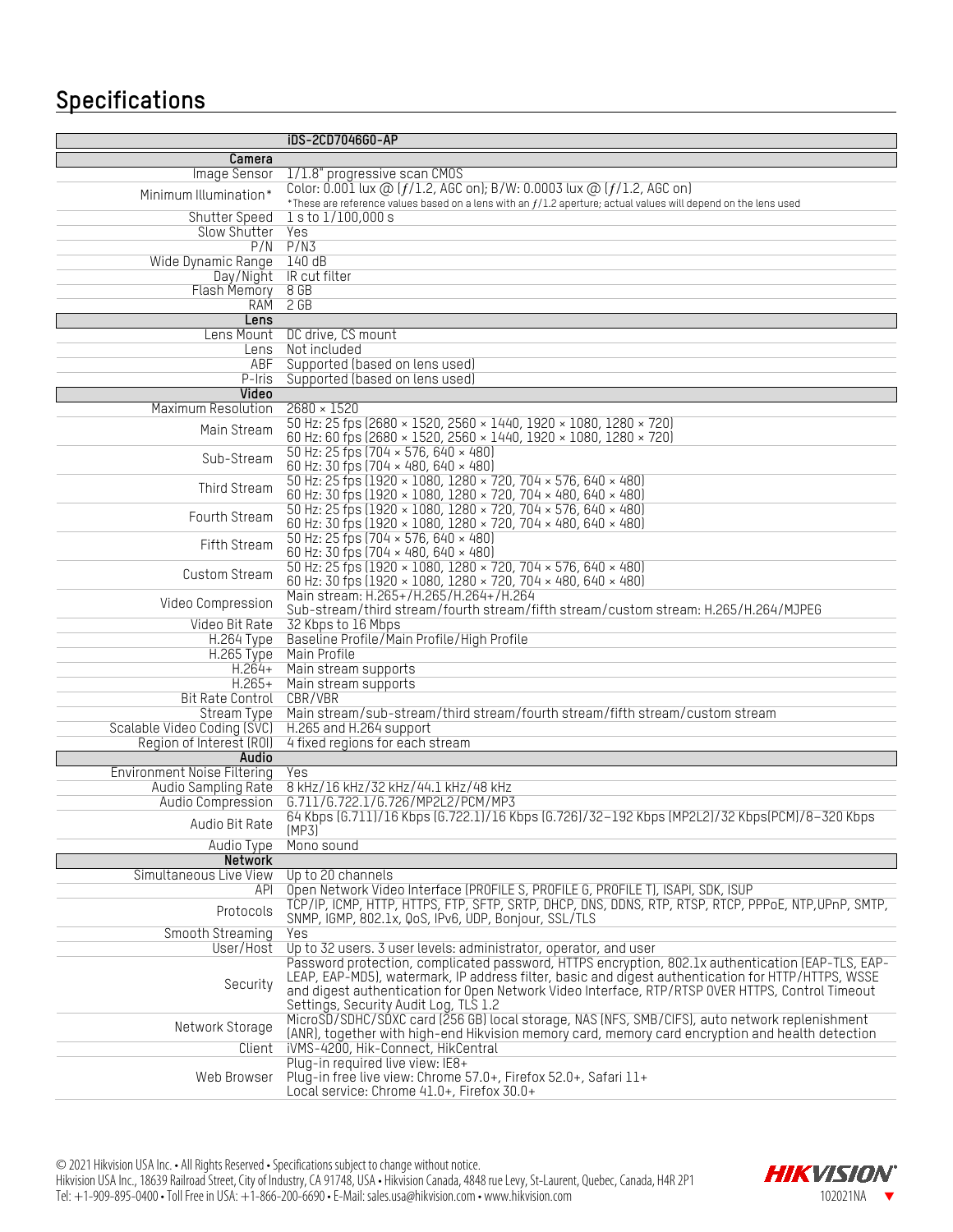## **Specifications** (continued)

|                                                                 | iDS-2CD7046G0-AP                                                                                                                                                                                   |  |  |
|-----------------------------------------------------------------|----------------------------------------------------------------------------------------------------------------------------------------------------------------------------------------------------|--|--|
| Image                                                           |                                                                                                                                                                                                    |  |  |
| Smart IR                                                        | IR LEDs on camera should support Smart IR function to automatically adjust power to avoid image<br>overexposure                                                                                    |  |  |
| Day/Night Switch                                                | Day/Night/Auto/Schedule/Triggered by Alarm In                                                                                                                                                      |  |  |
| <b>Target Cropping</b>                                          | Yes                                                                                                                                                                                                |  |  |
| Picture Overlay                                                 | Logo picture can be overlaid on video with $128 \times 128$ 24-bit bmp format                                                                                                                      |  |  |
| Image Enhancement                                               | BLC, HLC, 3D DNR, Defog, EIS, Distortion Correction                                                                                                                                                |  |  |
| Image Parameters Switch                                         | Yes                                                                                                                                                                                                |  |  |
| Image Settings                                                  | Rotate mode, saturation, brightness, contrast, sharpness, gain, white balance adjustable by client                                                                                                 |  |  |
|                                                                 | software or Web browser                                                                                                                                                                            |  |  |
| <b>SNR</b>                                                      | 252 dB                                                                                                                                                                                             |  |  |
| Interface                                                       |                                                                                                                                                                                                    |  |  |
| Alarm                                                           | 2 inputs, 2 outputs (maximum 24 VDC, 1A)                                                                                                                                                           |  |  |
| Audio                                                           | 1 input (line in), 1 output (line out), 3.5 mm connector, 2 channels, 1 built-in microphone                                                                                                        |  |  |
| RS-485                                                          | 1 RS-485 (half duplex, HIKVISION, Pelco-P, Pelco-D, self-adaptive)                                                                                                                                 |  |  |
| Video Output<br>On-Board Storage                                | 1 Vp-p Composite Output (75 0/CVBS) (for debugging only)<br>Built-in microSD/SDHC/SDXC slot, up to 256 GB                                                                                          |  |  |
| Hardware Reset                                                  | Yes                                                                                                                                                                                                |  |  |
| Communication Interface                                         | 1 RJ-45 100M/1000M self-adaptive Ethernet port                                                                                                                                                     |  |  |
| Power Output                                                    | 12 VDC, maximum 200 mA (supported by all power supply types)                                                                                                                                       |  |  |
| <b>Smart Feature-Set</b>                                        |                                                                                                                                                                                                    |  |  |
|                                                                 | Motion detection, video tampering alarm, exception (network disconnected, IP address conflict, illegal                                                                                             |  |  |
| Basic Event                                                     | login, HDD full, HDD error)                                                                                                                                                                        |  |  |
|                                                                 | Line crossing detection, up to 4 lines configurable Intrusion detection, up to 4 regions configurable                                                                                              |  |  |
| Smart Event                                                     | Region entrance detection, up to 4 regions configurable region exiting detection, up to 4 regions                                                                                                  |  |  |
|                                                                 | configurable, unattended baggage detection, up to 4 regions configurable object removal detection,                                                                                                 |  |  |
|                                                                 | up to 4 regions configurable, scene change detection, audio exception detection, defocus detection                                                                                                 |  |  |
| Counting                                                        | Yes                                                                                                                                                                                                |  |  |
| Intelligent (Deep Learning Algorithm)<br>Multi-Target Detection |                                                                                                                                                                                                    |  |  |
|                                                                 | Simultaneous detection of human body and face, gets 8 face features and 13 human body features<br>Supports entering/exiting counting (track 30 targets simultaneously); identifies people who pass |  |  |
| Attribute-based People Counting                                 | repeatedly over a period of time                                                                                                                                                                   |  |  |
| Hard Hat Detection                                              | Detects up to 30 human targets simultaneously; supports up to 4 shield regions                                                                                                                     |  |  |
|                                                                 | Detects queuing-up people number and waiting time of each person, Generates reports to compare                                                                                                     |  |  |
| Queue Management                                                | the efficiency of different queuing-ups and display the changing status of one queue, raw data export<br>for further analysis                                                                      |  |  |
|                                                                 | Line crossing, intrusion, region entrance, region exiting, alarm trigger by specified target types (human                                                                                          |  |  |
| Premier Protection                                              | and vehicle), filter out mistaken alarm caused by target types such as leaf, light, animal, flag, etc.                                                                                             |  |  |
| General                                                         |                                                                                                                                                                                                    |  |  |
|                                                                 | Upload to FTP/NAS/memory card, notify surveillance center, send e-mail, trigger alarm output, trigger                                                                                              |  |  |
| Linkage Method                                                  | recording, trigger capture Trigger recording: memory card, network storage, pre-record and post-                                                                                                   |  |  |
|                                                                 | record Trigger captured pictures uploading: FTP, SFTP, HTTP, NAS, Email Trigger notification: HTTP,<br>ISAPI, alarm output, Email                                                                  |  |  |
| Online Upgrade                                                  | Yes                                                                                                                                                                                                |  |  |
| Dual Backup                                                     | Yes                                                                                                                                                                                                |  |  |
|                                                                 | 33 languages: English, Russian, Estonian, Bulgarian, Hungarian, Greek, German, Italian, Czech, Slovak,                                                                                             |  |  |
|                                                                 | French, Polish, Dutch, Portuguese, Spanish, Romanian, Danish, Swedish, Norwegian, Finnish, Croatian,                                                                                               |  |  |
| Web Client Language                                             | Slovenian, Serbian, Turkish, Korean, Traditional Chinese, Thai, Vietnamese, Japanese, Latvian,                                                                                                     |  |  |
|                                                                 | Lithuanian, Portuguese (Brazil), Ukrainian                                                                                                                                                         |  |  |
| General Functions                                               | Anti-flicker, 5 streams, up to 5 custom streams, EPTZ, heartbeat, mirror, privacy masks, flash log,                                                                                                |  |  |
|                                                                 | password reset via e-mail, pixel counter                                                                                                                                                           |  |  |
| Software Reset                                                  | Yes                                                                                                                                                                                                |  |  |
| Sustainability                                                  | Yes                                                                                                                                                                                                |  |  |
| <b>Storage Conditions</b><br>Startup and Operating Conditions   | -30° to 60° C (-22° to 140° F), humidity 95% or less (non-condensing)<br>-30° to 60° C (-22° to 140° F), humidity 95% or less (non-condensing)                                                     |  |  |
|                                                                 | 12 VDC ±24.9%, two-core terminal block, reverse polarity protection; 24 VAC ±24.9%; PoE: 802.3af, Type                                                                                             |  |  |
| Power Supply                                                    | 1 Class 3                                                                                                                                                                                          |  |  |
| Power Consumption and Current                                   | W/extra load: 12 VDC, 1A, 24 VAC, 0.79A, 50/60 Hz, 12 W; PoE (802.3af, 36-57 VDC), 0.34-0.21A, class 3                                                                                             |  |  |
| Power Interface                                                 | Two-core terminal block                                                                                                                                                                            |  |  |
| Camera Material                                                 | Aluminum alloy body                                                                                                                                                                                |  |  |
| Camera Dimension                                                | 142.5 mm × 69.8 mm × 68 mm $(5.61" \times 2.75" \times 2.68")$                                                                                                                                     |  |  |
| Package Dimension<br>Camera Weight                              | $315$ mm $\times$ 140 mm $\times$ 140 mm (12.4" $\times$ 5.51" $\times$ 5.51")<br>730 g (1.96 lb)                                                                                                  |  |  |
| With Package Weight 1115 g (2.99 lb)                            |                                                                                                                                                                                                    |  |  |
| Metadata                                                        |                                                                                                                                                                                                    |  |  |
| and the control                                                 | Intrusion detection, line crossing detection, region entrance detection, region exiting detection                                                                                                  |  |  |

Metadata Intrusion detection, line crossing detection, region entrance detection, region exiting detection, unattended baggage detection, object removal, face capture and queue management are supported

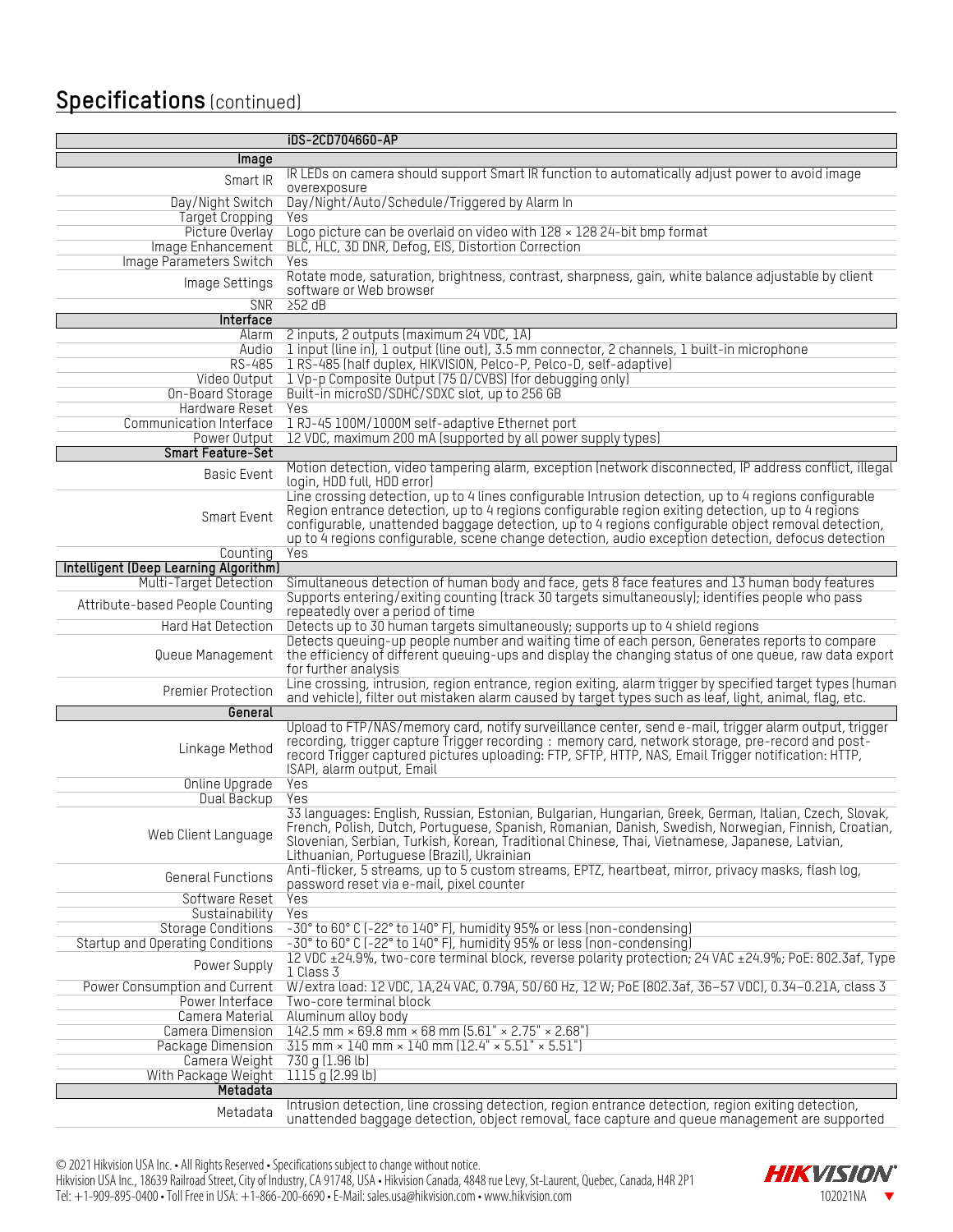## **Specifications** (continued)

|             | iDS-2CD7046G0-AP                                                                                                                                                                                                                 |
|-------------|----------------------------------------------------------------------------------------------------------------------------------------------------------------------------------------------------------------------------------|
| Approvals   |                                                                                                                                                                                                                                  |
| Class       | Class B                                                                                                                                                                                                                          |
|             | FCC (47 CFR Part 15, Subpart B); CE-EMC (EN 55032: 2015, EN 61000-3-2: 2014, EN 61000-3-3: 2013, EN<br>EMC 50130-4: 2011 +A1: 2014); RCM (AS/NZS CISPR 32: 2015); IC (ICES-003: Issue 6, 2016); KC (KN 32: 2015, KN<br>35: 2015) |
| Safety      | UL (UL 60950-1); CB (IEC 60950-1:2005 + Am 1:2009 + Am 2:2013); CE-LVD (EN 60950-1:2005 + Am 1:2009<br>+ Am 2:2013); BIS (IS 13252(Part 1):2010+A1:2013+A2:2015); LOA (IEC/EN 60950-1)                                           |
| Environment | CE-RoHS (2011/65/EU); WEEE (2012/19/EU); Reach (Regulation (EC) No 1907/2006)                                                                                                                                                    |

## **Dimensions**





Unit: mm (inch)